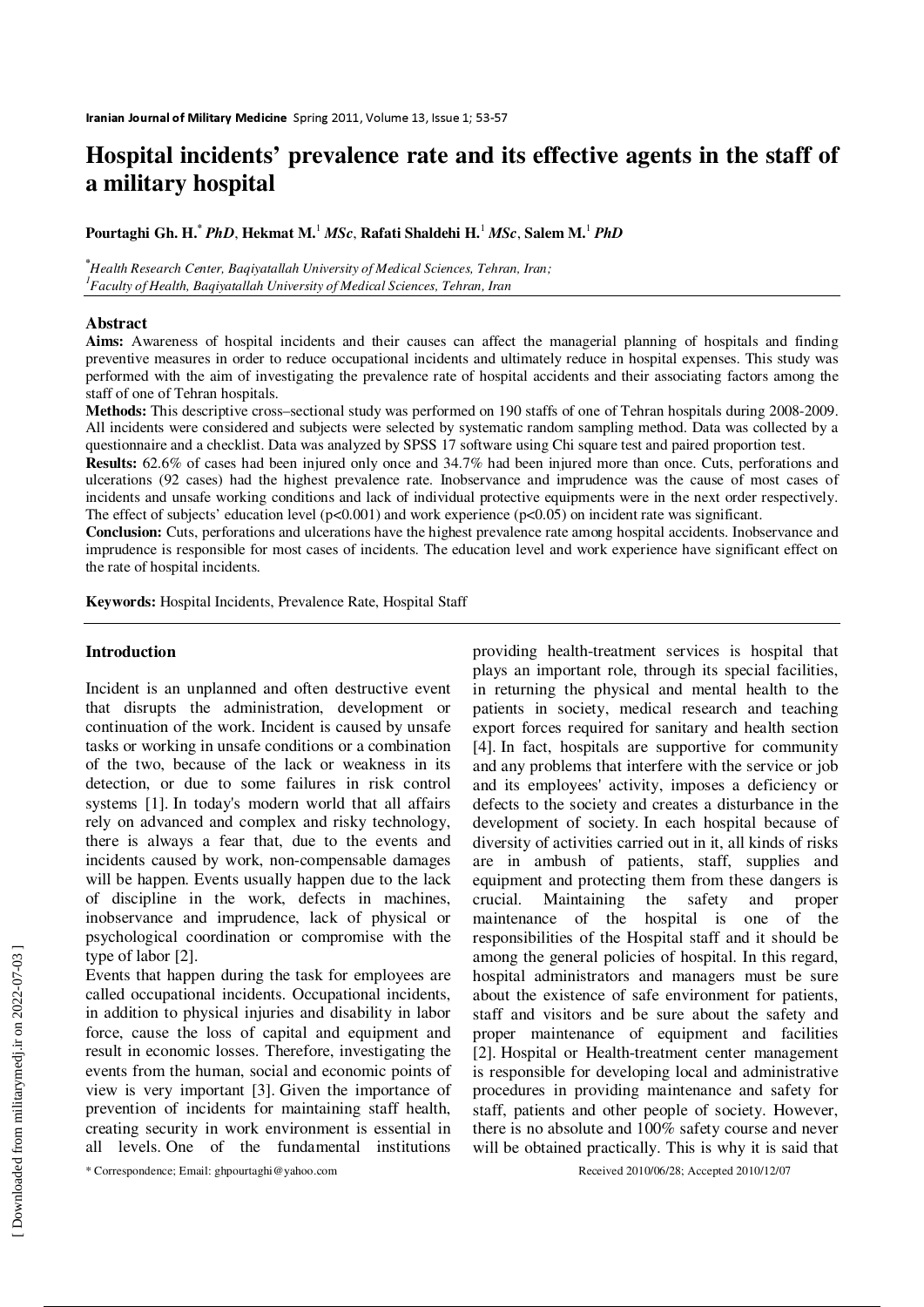safety is relative maintenance against the dangers [2]. Each year, millions of incidents happen in world. Some of these incidents cause deaths and another ones lead to partial or total disability and generally speaking, all incidents cause suffering, pain and economic losses for all their victims [3]. Some of the most important events that might occur in hospitals include toxicity with chemical vapors and gases and medical gases, exposure to radiation randomly, eye contact with vapor of disinfection materials, spraying the contaminated fluid to head and face, jumping foreign body in eye, spraying chemicals in the eye, accidental, cut with sharp and tip objects, electricity shock, firing , falling objects, falling from height, sliding, falling down and being beaten or injured of hospital staff by patients or other clients [5].

One of the major hospital incidents is caused by contacting with needle. These injuries include cut, perforations, crack, scratch, and deep ulceration that caused by sudden accidental needle. Damages caused by contact with the needle can cause transfer of many other diseases, such as disease caused by biological factors. Another very important event in the hospital happens for staff that uses cold sterilization with Glutaraldehyde in operating room, dialysis section and intensive care unit. This chemical non-color liquid, is oil with nasty and severe odor. Hospital staff often uses it in diluted form with water. Contacting with Glutaraldehyde causes different damages such as throat and lung irritation, asthma, asthma like symptoms and hard respiratory, blood nose, burning eyes, itching, contacting dermatitis with allergic, spots on the hands, headaches and nausea.

Being aware of these incidents and causes of their occurrence can be effective in hospital management planning and finding the preventive actions in order to decrease the number of incidents caused by work and finally reducing the hospital's cost.

This study aimed to investigate the prevalence of hospital incidents and its influencing factors in a military hospital staff in Tehran.

## **Methods**

This descriptive cross-sectional study was done on 190 staffs of one military hospital in Tehran who were injured in this hospital from the beginning of 2008 to the middle of 2009. All incidents were considered and the subjects were chosen through systematic random sampling method.

First, the necessary coordination and correspondence with relevant authorities was done.

For data collection, available forms and checklist for investigating hospital incidents were observed and since the health management of hospital had opened a file and completed the reported paper for injured staff for several years, the available forms in hospital health management were investigated and the information about all happened incidents in mentioned period were registered in a designed checklist. The designed checklist and the form for registering personal information were based on the standard checklist of ministry of labor which has been used in many researches and its validity and stability had been proved previously. Demographic information of injured people (grade or rank, age, level of education and marital status) and information about the incident (injured part of body, time of incident and cause of incident) were completed. In cases where information was incomplete, required information was completed through referring to or interviewing with people involved in accidents. Since there was the possibility that some occurring events in hospital had not been reported due to various reasons such as avoiding important injuries, these people were identified through informing statement to all hospital staff and incident questionnaire was also made for these people. In this design, important hospital incident factors were targeted and investigated such as cutting with sharp objects and objects with tips, accidental Needle in the body, skin contact with blood or other body fluids, jumping of foreign body in the eyes, chemical spraying in the eyes, splashing contaminated fluids to head and face, eye contact with disinfection material vapors, exposure to radiation accidently, poisoning with gases and chemical vapors, chemical toxicity due to working with solvents, firing, electrical shock, burnings, falling from height, sliding and falling down, Trauma back pain while changing the status of patients, being beaten or injured by the patient or other clients, sports injuries and other incidents. Due to the wide range of events type, for ease of presentation the results, different types of events were placed in six main groups including lacerations, accidental Needle, slide and collision, burns, electric shock and other cases. Since the purpose of this research was overall investigation of hospital incident and not between section investigations, therefore, no comparison was done between different sections of hospital. Collected data were analyzed by SPSS 17 software using Chi square test and paired proportion test. Analyzing the effect of age, work experience and education on incident occurrence was performed using Chi square test and analyzing the effect of gender and marital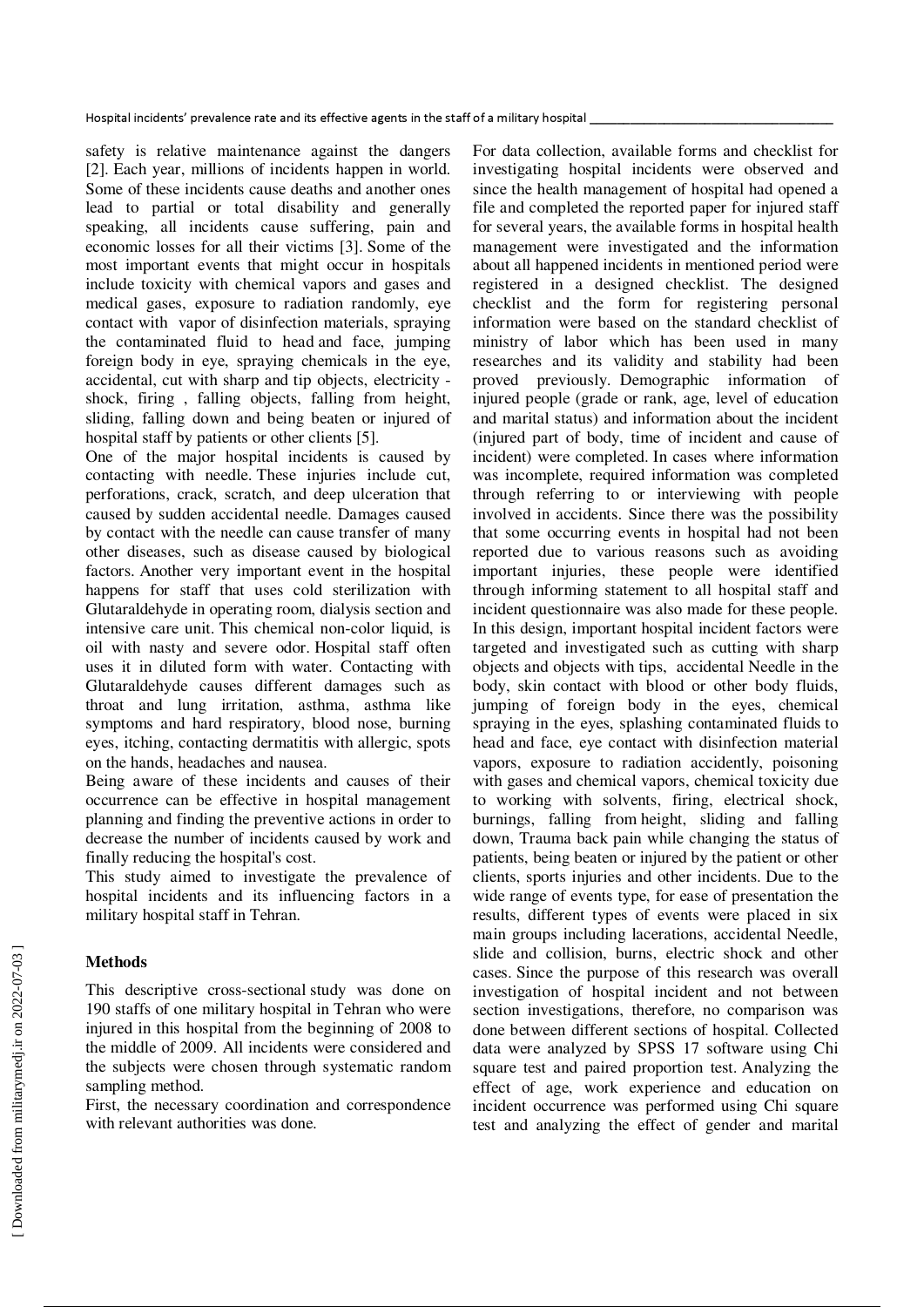status on incidents' occurrence was done using paired proportion test.

## **Results**

137 subjects (72.1%) were men and 53 women (27.9) were female. Also, 168 subjects (88.4%) were married. The mean of age was 36 years. Minimum age was 19 and maximum age was 66 years and the age range was 47. 27% of injured subjects had the average age over 40 and others were less than 40. Significant relationship was not observed in the effect of age on the occurrence of the incidents.

People with master degree and higher had the lowest accident. But the number of incidents was more in people who had bachelor's and post diploma degrees than those who were high school graduates or less. This issue was quite evident in the occurrence of more than one incidence (Diagram 1). Impact of people`s education on the occurrence of incident was statistically significant (p<0.001).



**Figure 1**- Proportion of incidents based on the level of education in injured subjects

**Table 1-** Relative frequency and total percentage of occurrence causes

| <u>Causs</u>                                   |                       |      |
|------------------------------------------------|-----------------------|------|
| <b>Causes of occurrence</b>                    | <b>Number Percent</b> |      |
| Unsafe action or individual's inobservance     | 102                   | 35.5 |
| Lack of personal protective equipment          | 48                    | 16.7 |
| <b>Failure in instruments or used machines</b> | 26                    | 9.1  |
| Not using personal protective equipment        | 26                    | 9.1  |
| Destruction of personal protective equipment   |                       | 1.4  |
| <b>Unsafe working conditions</b>               | 79                    | 27.5 |
| Insufficient training or lack of information   |                       |      |

Among the causes of incidence, lack of precision or individuals' inobservance was the main reason. Unsafe working condition was in second position. The third cause of the accident was the lack of personal protective equipment. Also, the least cause of incident was the lack of training (Table 1). Most injuries cuts, perforations and lacerations which were 92 cases.

After that, contusion and beat with 32 cases and mild and moderate burns with 29 cases were in the next positions. 62.6% of subjects were injured once and 37.4% were injured more than one time.

The second important factor affecting the incident was experience of subjects specifically that the effect of experience of people on the occurrence of incidents was statistically significant  $(p<0.05)$ .

 Men in both occurrence of an incident and occurrence of more than one incident were injured more than women. Therefore, gender influenced the occurrence of the incidence. Marital status was also effective in occurrence of the incidents, but contrary to common expectation married people were injured more than single people. Differences in comparison between married and single people was significant both in the occurrence of one incident and in occurrence of more than one incident.

### **Discussion**

Providing optimal health services and improving hospital processes is impossible without participation of all human resources and continuous, effective and ideal services. Mehrabi et al. studies about incidence in a military organization [6] showed that the age of most of injured subject had been 25 to 35 and they have expressed the lack of training and sufficient expertise as the main reason of incidents. Ghaffari and Khosravi [7] in their study on incidence of occurrence which has been done in one of provinces of the country came to the conclusion that incidences are more in young groups than adults and older people. These results are in accordance with the results of this study. Lazarus et al. in their study expressed inappropriate environmental factors and existence of stress in military people as one of the main causes of incidents [8]. Being sensitive and having aggressive spirit is one of the main causes of incidents in men. This result has been reported by Jonah et al in their study [9]. While in the current study lack of precision has been the main reason for the incidents. The results of this study show more incidents in men than women, in the way that 72% of incidents occurred for men and 28% occurred for women. Baumrind in his study emphasized on determining factors of family and peers behaviors that transfer to person [10].

Most of the occurred incident was due to the accidental sticking of the needle into the medical staffs' fingers. This type of incident is very important because of the probability of transferring dangerous diseases such as hepatitis and AIDS. The result of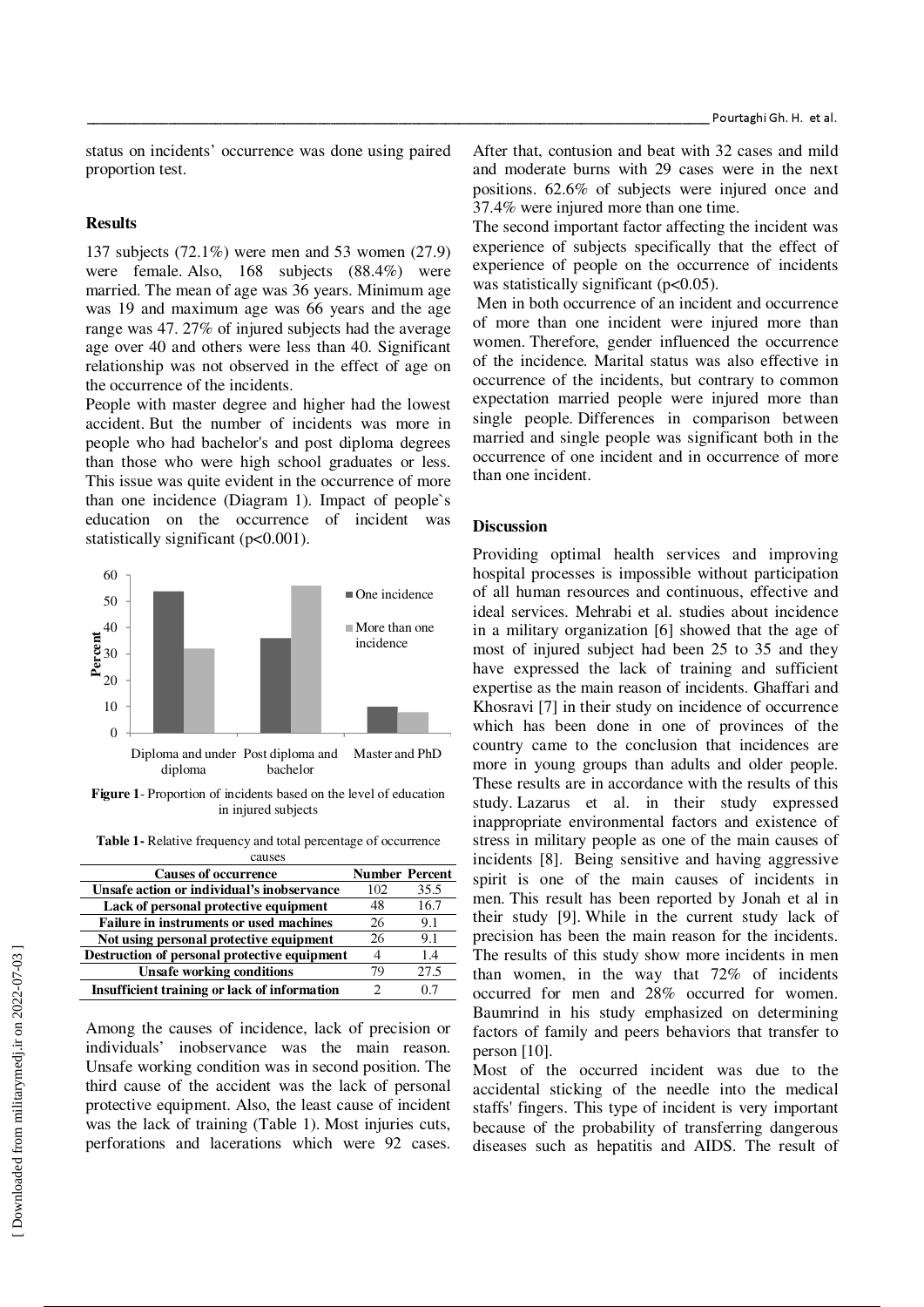Studies of Yavari [11] and Rangras [12] show that cuts form the most incidents in Iran. Results of the studies of Mehrabi et al. [6] showed that the literacy rate is very important in creating the incident, in the way that most victims had been under diploma or at last diploma degree. Lacerations and amputations were the most important effects of incident. In this research it was revealed that more accidental Needle was in right hand fingers (82%) and then eyes (12%) respectively. In addition, most injuries were related to people with the work experience of less than 10 years. Asgarian et al. [12] in research that had investigated the amount of injuries caused by accidental Needle in the 52 Hospital and Health Center in Fars province reported that at least 49% of the staff had once experimented accidental Needle. Of this number, 95% were related to the accidental sticking of needle to finger and others related to other organs of body. Also, this incident has been repeatedly occurred in large group of people injured by accidental needle body. 31% of People with diploma degree or fewer degrees had a history of more than one case of accidental Needle but in staff with educational degree over diploma this action has been repeated in only 14% of cases. It seems that staff with higher education, after one incidence have had more care in avoidance of incidence repetition. Absence from work is an important consequence of hospital incidents. Vincent et al. [13] in research which was conducted in three hospitals in Canada indicated that 77% of hospital incidence had led to absence from work. They knew the movement of objects and patients by hospital staff as the most important cause of these incidents. They also identified that lack of inadequate training of safety regulations and prevention of incidents in hospital staff is the main problem in occurrence of incidents. Most causes of incidents in this study were inaccuracies in the work, unfavorable conditions and lack of protective equipment respectively. While Robert et al. [14] identified ergonomic problems and inappropriate equipment as the main cause of injuries in a hospital in England. Lewis et al. [13] in their study conducted in Medical University of Dublin in Ireland has known needle accidents as the main hospital incidents and then back pain due to movement and transport, falling down and contact with chemical liquids respectively. Transmission of diseases through the needle accident as job incidence in United States includes 80 to 90% of total infectious occupational diseases [14]. According to U.S. statistics, every year, 699 thousand to a million injuries occur through accidental

needle-stick that about 16 thousand of cases are infected with HIV but only 10 cases are reported. Generally, there are more than 1000 transmitted infection through blood that is transferred by sharp objects the tip of which is contaminated with blood. Babamahmoodi in his study [15] in 1996 has shown that more than 57% of hospital staffs in Mazandaran province had the experience of contacting with needle. Afrasiabifar who has done his research about hospital incidents in Yasuj [16], has indicated that 39% of staff has experienced cutaneous injury induced by accidental needle. In Nigeria, Ofilia [17] fulfilled a research regarding the cause of incidents in a hospital and express totally four main reasons including lack of available appropriate protective device, type of staff performance, inadequate tools and tendency to excessive speed in working as the main reasons of hospital incidents. While, Inga [18] In Australia, considered back pain as the most common symptom in the nurses that its reason was sliding in moving equipment or patients' bed. Nikpoor et al. [19] investigated Factors affecting the hospital incidence through collecting data from 814 staff of triple hospital parts diagnostic and paraclinical, supporting and general parts. Among the occurred incidents, contact with blood and other body fluids had the highest frequency that is consistent with the results of this study. Also, firing with burning had the lowest frequency and among the hospital incidents with the experience and gender variables significant statistical relationship was observed which is similar to our current study.

Occupational incidents are one of the most important problems in developed and underdeveloped countries. The most important part of these incident costs is their human cost. Disabilities and absenteeism due to these incidents cause a waste of life and related costs. Significant human costs demands more attention to safety and health work. Quality of hospital services is not isolated from the safety issue in hospital and until the management, does not do effective action to reduce hospital incidents, create proper safety in hospitals will not be achieved. Paying attention to the results of this study it is suggested to reduce and control incidents in the hospital through appropriate action. Holding safety education courses for medical staff and other hospital staff, close supervision on all staff vaccination especially against hepatitis, making additional safety issues to training courses and appropriate training courses especially for managers, are the most important steps in reducing incidents in the hospital.